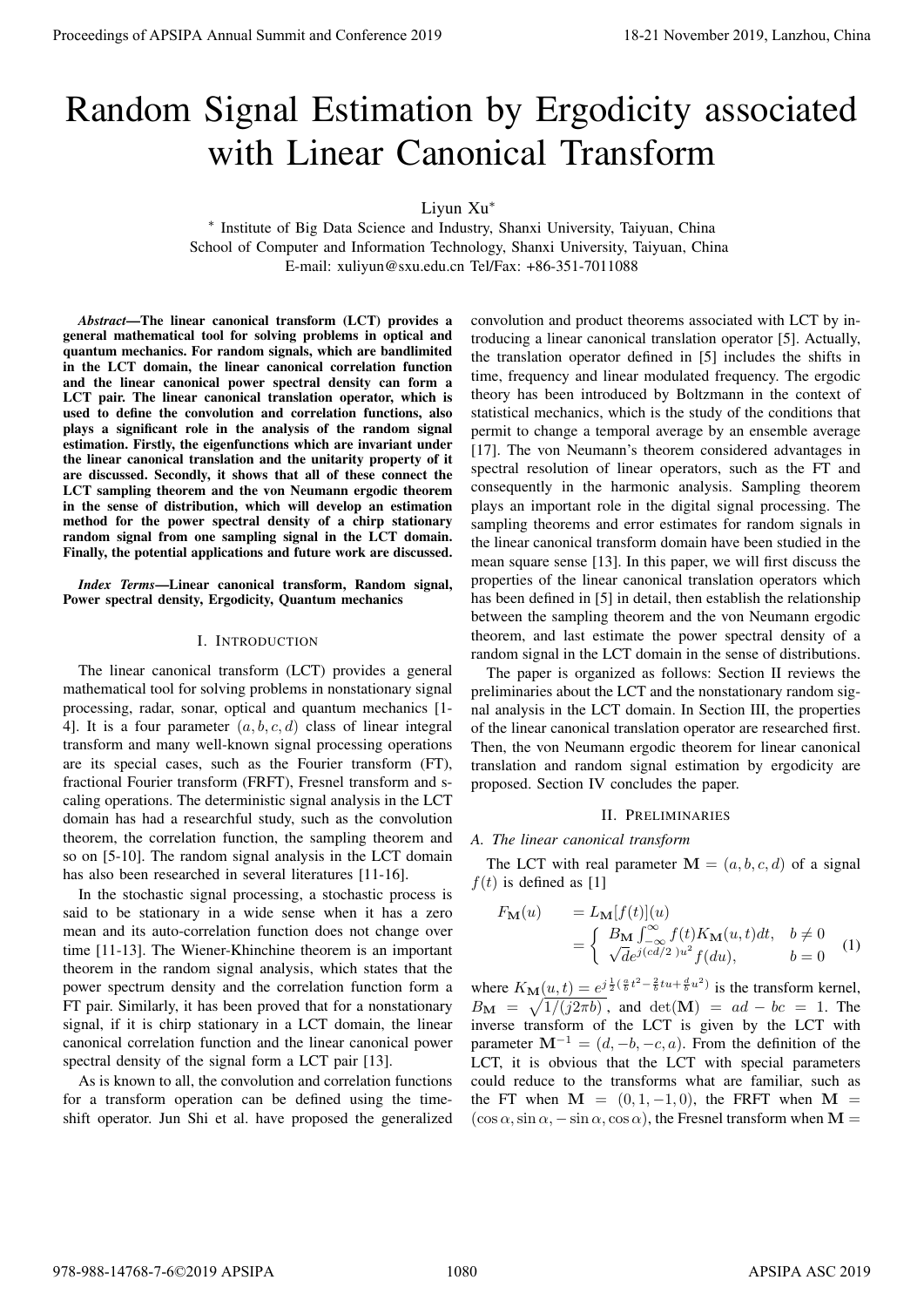$(1, b, 0, 1)$  and so on. More details about the properties of the LCT can be found in the references [1-5].

Using the quantum mechanical notation [4], the LCT of the signal  $f(t)$  can be written as

$$
L_{\mathbf{M}}[f(t)](u) = B_{\mathbf{M}} \int_{-\infty}^{\infty} dt \langle u | K_{\mathbf{M}} | t \rangle \langle t | f \rangle
$$
  
=  $B_{\mathbf{M}} \langle u | K_{\mathbf{M}} | f \rangle$   
=  $\langle u | F_{\mathbf{M}} \rangle$   
=  $F_{\mathbf{M}}(u)$ , (2)

where the function is denoted as  $f(t) = \langle t | f \rangle$  and  $\langle u | K_{\mathbf{M}} | t \rangle = K_{\mathbf{M}}(u, t)$  gives the representation of the LCT kernel in quantum mechanics.

## *B. Nonstationary random signal analysis in LCT domain*

The stationarity is one of the most important concepts in random signal processing. For a nonstationary signal *x*(*t*), if its modulated form  $x(t)e^{j\alpha t^2/2b}$  is stationary in the wide sense, the signal is said to be chirp stationary [11-13]. The LCT autocorrelation function is defined as [13]

$$
R_{xx}^{\mathbf{M}}(t_1, t_2) = E\{x(t_1)x^*(t_2)e^{jat_2(t_1 - t_2)/b}\}.
$$
 (3)

When the random signal is linear canonical chirp stationary, we have that

$$
R_{xx}^{\mathbf{M}}(t_1, t_2) = R_{xx}^{\mathbf{M}}(\tau) |_{\tau = t_1 - t_2}.
$$
 (4)

The LCT power spectral density and the LCT autocorrelation function form a LCT pair as follows

$$
P_{xx}^{\mathbf{M}}(u) = \sqrt{\frac{1}{-j2\pi b}} L^{\mathbf{M}} [R_{xx}^{\mathbf{M}}(\tau)](u) e^{-jdu^2/(2b)} .
$$
 (5)

Obviously, the result reduces to the Wiener-Khinchine theorem when  $M = (0, 1, -1, 0)$ .

#### III. MAIN RESULTS

#### *A. The linear canonical translation operator*

The time-shift operator plays a significant role in the definition of convolution and correlation functions [5]. In this subsection, we introduce the linear canonical translation operator and study its properties first, which will be used in the future work.

The linear canonical translation operator  $T_{\tau,\mathbf{M}}$  with parameter  $\mathbf{M} = (a, b, c, d)$  and value  $\tau$  is defined as [5]

$$
T_{\tau,\mathbf{M}}[f](t) = f(t-\tau)e^{-j\tau(t-\tau/2)a/b}.
$$
 (6)

It satisfies the following property based on the definition of the LCT

$$
L_{\mathbf{M}}\{T_{\tau,\mathbf{M}}[f]\}(u) = F_{\mathbf{M}}(u)e^{-ju\tau/b},\tag{7}
$$

where  $F_{\mathbf{M}}(u)$  is the LCT of  $f(t)$ . When  $\mathbf{M} = (0, 1, -1, 0)$ , the operator  $T_{\tau,\mathbf{M}}$  reduces to the ordinary time-shift operator  $T_{\tau}[f](t) = f(t - \tau).$ 

It is easy to prove that the linear canonical translation operator forms a commutative group which holds the following group property

$$
T_{\tau,\mathbf{M}} \circ T_{\nu,\mathbf{M}} = T_{\tau+\nu,\mathbf{M}}.\tag{8}
$$

Therefore,

$$
T_{n\tau,\mathbf{M}} = T_{\tau,\mathbf{M}} \circ T_{\tau,\mathbf{M}} \circ \cdots \circ T_{\tau,\mathbf{M}} = T_{\tau,\mathbf{M}}^n. \tag{9}
$$

As a result, the group of the linear canonical translations  ${T}_{\tau,\mathbf{M}}$  :  $-\infty < \tau < \infty$ } is a real-parameter group, and its inverse operator is  $T_{\tau,\mathbf{M}}^{-1} = T_{-\tau,\mathbf{M}}$  and identity operator is  $T_{0,\mathbf{M}}=I.$ 

Next, we analyze the properties of the linear canonical translation.

(a) *The eigenfunctions of linear canonical translation* For the set of the orthonormal functions

$$
\varphi_{x,\mathbf{M}}(x') = B_{\mathbf{M}} e^{j\frac{1}{2}(\frac{a}{b}x^2 - \frac{2}{b}xx' + \frac{d}{b}x'^2)},\tag{10}
$$

it can be shown that these functions satisfy the following eigenvalue equation:

Proceeding of APSIPA Amawi and Confereace 2019  
\n(1, b, 0, 1) and so on. More details about the properties of the  
\nLCF can be found in the reference [1-5].  
\nUsing the quantum mechanics notation  
\nUsing the quantum mechanics notation  
\n
$$
L_M(f(t)) = D_M \int_{-\infty}^{\infty} dt \langle u | K_M(t) \rangle
$$
\n(16) The  
\n
$$
L_M(f(t)) = \int_{-\infty}^{\infty} du \langle u | K_M(t) \rangle
$$
\n(21) The  
\n
$$
L_M(f(t)) = \int_{-\infty}^{\infty} du \langle u | K_M(t) \rangle
$$
\n(3) A is a result, the group of the linear canonical transitions  
\nwhere the function is denoted as  $f(t) = -(t)H_M(t)$   
\n
$$
= k_M(t) \int_{-\infty}^{\infty} du \langle u | K_M(t) \rangle
$$
\n(4) A is a result, the group of the linear canonical functions  
\nwhere the function is denoted as  $f(t) = (0, 1)$  and inverse operators is  $T_{\tau,M} = T_{-\tau,M}$  of its  
\n
$$
L_M(f(t)) = K_M(t),
$$
\n(5) A is a real-pumatrix in the integral matrix operator  
\n
$$
= K_M(t),
$$
\n(6) A is a real-pumatrix and multiplication of the  
\n
$$
K_M(t) = K_M(t),
$$
\n(7) B is a real-pumatrix and multiplication of the  
\n
$$
L_M(t) = K_M(t),
$$
\n(8) B is a real-pumatrix and multiplication of the  
\n
$$
L_M(t) = K_M(t),
$$
\n(9) B is a constant in the vertex, we analyze the properties of the linear canonical  
\n
$$
L_M(t) = K_M(t),
$$
\n(10) B is a constant in the vertex, we may find the  
\n
$$
K_M(t) = K_M(t),
$$
\n(11) 13. The LCT and  
\n
$$
K_M(t) = K_M(t),
$$
\n(12) 
$$
K_M(t) = K_M(t),
$$
\n(13) 
$$
K_M(t) = K_M(t),
$$
\n(14) 
$$
K_M(t) = K_M(t),
$$
\n(15) 
$$
K_M(t) = K_M(t),
$$
\n(16) 
$$
K_M(t) = K_M(t),
$$
\n(17) 
$$
K_M(t) = K
$$

Therefore, the functions  $\varphi_{x,M}(x')$  are the eigenfunctions of the operator  $T_{\tau, \mathbf{M}^{-1}}$  with the eigenvalue  $\lambda_{x, \mathbf{M}} = e^{j\frac{1}{b}x\tau}$ .

(b) *The invariant subspace of linear canonical translation* The following functions are the subset of the eigenfunctions of  $T_{\tau, \mathbf{M}^{-1}}$ ,

$$
\varphi_{2\pi n \frac{b}{\tau}, \mathbf{M}}(x') = B_{\mathbf{M}} e^{j \frac{1}{2}((2\pi n)^2 \frac{ab}{\tau^2} - 2\pi n \frac{2}{\tau} x' + \frac{d}{b} x'^2)}, \qquad (12)
$$

where  $n$  is an arbitrary integer. The corresponding eigenvalue is  $\lambda_{2\pi n \frac{b}{\tau}, \mathbf{M}} = 1$ , i.e.

$$
T_{\tau,\mathbf{M}^{-1}}[\varphi_{2\pi n\frac{b}{\tau},\mathbf{M}}](x') = \varphi_{2\pi n\frac{b}{\tau},\mathbf{M}}(x'). \tag{13}
$$

These functions are invariant functions under the linear canonical translation  $T_{\tau,\mathbf{M}^{-1}}$ . It can be proved that they have the property of orthogonality. For the functions  $\varphi_{2\pi n \frac{b}{\tau}, M}$  and  $\varphi_{2\pi m \frac{b}{\tau}, M}$ , we calculate

$$
\int_{-\tau/2}^{\tau/2} \varphi_{2\pi n \frac{b}{\tau}, \mathbf{M}}(x) \varphi_{2\pi m \frac{b}{\tau}, \mathbf{M}}^*(x) dx
$$
  

$$
\frac{1}{2\pi b} e^{j \frac{1}{2}[(2\pi n)^2 - (2\pi m)^2] \frac{ab}{\tau^2}} \int_{-\tau/2}^{\tau/2} e^{-j(2\pi n - 2\pi m) \frac{1}{\tau}x} dx.
$$
 (14)

And because of

=

$$
\int_{-\tau/2}^{\tau/2} e^{-j[2\pi n - 2\pi m] \frac{1}{\tau} x} dx = \tau \cdot \delta_{n,m},
$$
 (15)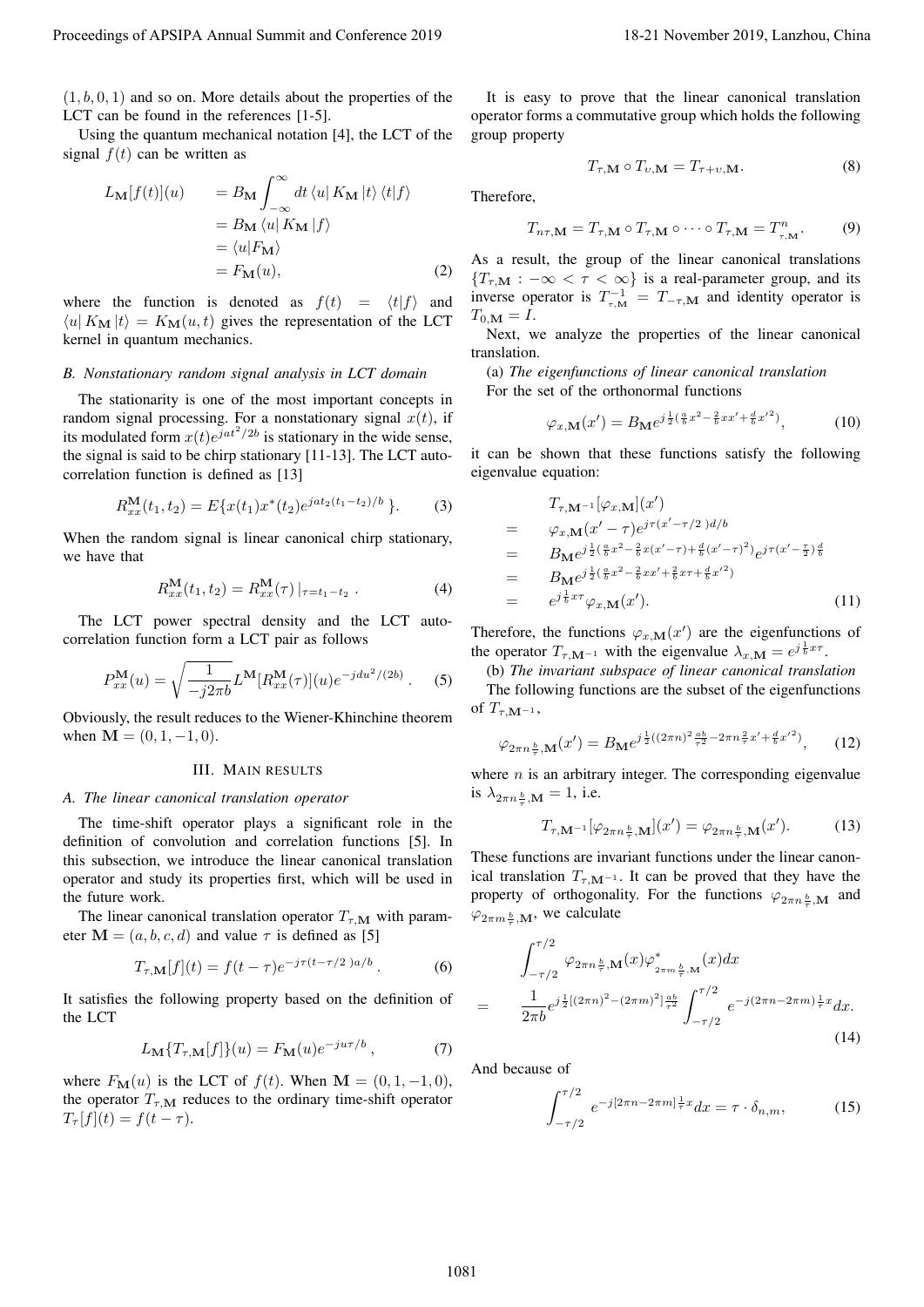$$
= \frac{\int_{-\tau/2}^{\tau/2} \varphi_{2\pi n \frac{b}{\tau}, \mathbf{M}}(x) \varphi_{2\pi m \frac{b}{\tau}, \mathbf{M}}^*(x) dx}{\frac{\tau}{2\pi b} e^{j \frac{1}{2}[(2\pi n)^2 - (2\pi m)^2] \frac{ab}{\tau^2}} \delta_{n,m}}.
$$
(16)

That is to say, the invariant functions  $\varphi_{2\pi n \frac{b}{\tau}, M}(x)$  under the linear canonical translation  $T_{\tau, \mathbf{M}^{-1}}$  are orthonormal, and constitute a complete set in  $x \in [-\tau/2, \tau/2]$ .

(c) *The unitarity of linear canonical translation*

The linear canonical translation can be defined by the integral form

$$
T_{\tau,\mathbf{M}}[f](x) = \int_{R} f(u) K_{\tau,\mathbf{M}}(x, u) du,
$$
 (17)

where the kernel is

$$
K_{\tau,\mathbf{M}}(x,u) = \delta(x-\tau-u)e^{-j\frac{a}{b}u(x-u)}e^{-j\frac{a}{2b}\tau^2}.
$$
 (18)

The evaluation of the Hermitian adjoint of  $K_{\tau,\mathbf{M}}(x, u)$  leads to

$$
K_{\tau,\mathbf{M}}^{\dagger}(x,u) = \overline{K_{\tau,\mathbf{M}}(u,x)}
$$
  
= 
$$
\delta(u-\tau-x)e^{j\frac{a}{b}x(u-x)}e^{j\frac{a}{2b}\tau^2}, \quad (19)
$$

from where we obtain

$$
\int_{R} f(u) K_{\tau,\mathbf{M}}^{\dagger}(x,u) du = T_{-\tau,\mathbf{M}}[f](x).
$$
 (20)

Consequently, the linear canonical translation is an unitary operator and satisfies the identity

$$
T_{\tau,\mathbf{M}}^{\dagger} \circ T_{\tau,\mathbf{M}}^{-1} = T_{\tau,\mathbf{M}}^{-1} \circ T_{\tau,\mathbf{M}}^{\dagger} = I.
$$
 (21)

*B. The von Neumann ergodic theorem for linear canonical translation*

The ergodic theorem due to von Neumann states that for a given unitary operator U on the Hilbert space  $H =$  $L_2(\Omega, F, \mathbf{P})$ , where  $(\Omega, F, \mathbf{P})$  is a probability space, in general *U* can be any isometric operator on *H*, and the orthogonal projection **P** onto the subspace of all function invariant under *U*,  $\{\varphi \in H | U \varphi = \varphi\}$ ; the following limit

$$
\lim_{N \to \infty} \frac{1}{N} \sum_{n=0}^{N-1} U^n f = \mathbf{P} f = E\{f | F_{\mathbf{I}}\}
$$
 (22)

exists for any  $f \in H$  in the sense of the norm convergence in *H*. In other terms,  $\frac{1}{N}$  $\sum_{n=0}^{N-1} U^n$  converges to **P** in the strong operator topology [17].

For a wide sense stationary random signal  $U(x)$ , which is bandlimited with band width  $u_M$  in the LCT domain with parameter **M**, the linear canonical auto-correlation function  $R^{<sup>M</sup>}$  is also a random function. Considering the sampled version of *R***<sup>M</sup>** as follows

$$
\tilde{R}^{\mathbf{M}}(x) = \frac{2\pi b}{u_{\mathbf{M}}} \sum_{n=-\infty}^{\infty} R^{\mathbf{M}}(n \frac{2\pi b}{u_{\mathbf{M}}}) \delta(x - n \frac{2\pi b}{u_{\mathbf{M}}}),
$$
(23)

where the sampling interval is  $\frac{2\pi b}{u_M}$ . Then,

$$
- \frac{L_{\mathbf{M}}[\tilde{R}^{\mathbf{M}}](u)}{u_{\mathbf{M}}} \sum_{n=-\infty}^{\infty} R^{\mathbf{M}}(n \frac{2\pi b}{u_{\mathbf{M}}}) e^{j\frac{1}{2}[(2\pi n)^{2} \frac{ab}{u_{\mathbf{M}}^{2}} - 2\pi n \frac{2u}{u_{\mathbf{M}}} + \frac{d}{b}u^{2}]}.
$$
\n(24)

On the other hand, if we use the Poisson summation formula

$$
\sum_{n} \delta(t - nT) = \sum_{k} \frac{1}{T} e^{jk\frac{2\pi}{T}t},
$$
\n(25)

(23) can be rewritten as

=

$$
\tilde{R}^{\mathbf{M}}(x) = R^{\mathbf{M}}(x) \sum_{n=-\infty}^{\infty} e^{j n u_{\mathbf{M}} x/b} . \tag{26}
$$

Then, in combination with the frequency shift property of LCT

$$
L_{\mathbf{M}}[e^{j\mu x} f(x)](u)
$$
  
=  $L_{\mathbf{M}}[f(x)](u - b\mu)e^{jd\mu u}e^{-jbd\mu^2/2}$ , (27)

and the linear canonical translation (6), we can obtain

$$
= \sum_{n=-\infty}^{\infty} L_{\mathbf{M}}[\tilde{R}^{\mathbf{M}}](u)
$$
  
= 
$$
\sum_{n=-\infty}^{\infty} L_{\mathbf{M}}[\tilde{R}^{\mathbf{M}}](u - nu_{\mathbf{M}})e^{j\frac{d}{b}(nu_{\mathbf{M}}u)}e^{-j\frac{d}{2b}(nu_{\mathbf{M}})^{2}}
$$
  
= 
$$
\sum_{n=-\infty}^{\infty} T_{nu_{\mathbf{M}},\mathbf{M}^{-1}}L_{\mathbf{M}}[\tilde{R}^{\mathbf{M}}](u).
$$
 (28)

From the result of (24) and (28), by using the property of linear canonical translation in (9), we obtain

Proceeding of APSIPA Amudi Ssumani and Confercave 2019  
\nwe can obtain  
\nwe can obtain  
\nwe can obtain  
\n
$$
\int_{-\frac{\pi}{2}}^{\pi/2} \frac{\nu_{2m+5}x_4(x)\nu_{2m+5}^*x_4(x)dx}{2\pi i_0\pi^2} = \frac{L_M(\tilde{R}^M)(u)}{2\pi i_0\pi^2} + \frac{L_M(\tilde{R}^M)(u)}{2\pi i_0\pi^2} = \frac{2\pi b^2 M_M}{6\pi} \sum_{k=1}^M \frac{\mu^2 (3\pi a)^2}{k^2} \frac{u^2}{k^2} e^{2\pi i_0\pi^2} \frac{u^2}{k^2} e^{2\pi i_0\pi^2} \frac{u^2}{k^2} e^{2\pi i_0\pi^2} \frac{u^2}{k^2} e^{2\pi i_0\pi^2} \frac{u^2}{k^2} e^{2\pi i_0\pi^2} \frac{u^2}{k^2} e^{2\pi i_0\pi^2} \frac{u^2}{k^2} e^{2\pi i_0\pi^2} \frac{u^2}{k^2} e^{2\pi i_0\pi^2} \frac{u^2}{k^2} e^{2\pi i_0\pi^2} \frac{u^2}{k^2} e^{2\pi i_0\pi^2} \frac{u^2}{k^2} e^{2\pi i_0\pi^2} \frac{u^2}{k^2} e^{2\pi i_0\pi^2} \frac{u^2}{k^2} e^{2\pi i_0\pi^2} \frac{u^2}{k^2} e^{2\pi i_0\pi^2} \frac{u^2}{k^2} e^{2\pi i_0\pi^2} \frac{u^2}{k^2} e^{2\pi i_0\pi^2} \frac{u^2}{k^2} e^{2\pi i_0\pi^2} \frac{u^2}{k^2} \frac{dx}{k^2} \frac{u^2}{k^2} \frac{u^2}{k^2} \frac{dx}{k^2} \frac{u^2}{k^2} \frac{u^2}{k^2} \frac{u^2}{k^2} \frac{u^2}{k^2} \frac{u^2}{k^2} \frac{u^2}{k^2} \frac{u^2}{k^2} \frac{u^2}{k^2} \frac{u^2}{k^2}
$$

We can see that the above expression closely resembles the form of the von Neumann Mean Ergodic theorem in (22).

## *C. Random signal estimation by ergodicity*

Utilizing the representations in quantum mechanics, denote a function in the position representation as  $\varphi_{2\pi nb/\tau}$ ,**M**(*x'*) =  $\langle x' | \varphi_{2\pi nb/\tau} \rangle$ , then we can write

$$
\left| L_{\mathbf{M}} R^{\mathbf{M}} \right\rangle = \int_{R} R^{\mathbf{M}}(x) \left| \varphi_{2\pi n b/u_{\mathbf{M}}} \right|, \mathbf{M} \rangle dx. \tag{30}
$$

The above expression is in general true for random signals whose auto-correlation function  $R^{M}(x) \in H$ , where  $H = L_2(\Omega, F, P)$  is a Hilbert space. Nevertheless, the above identity is fulfilled in the sense of distribution.

=